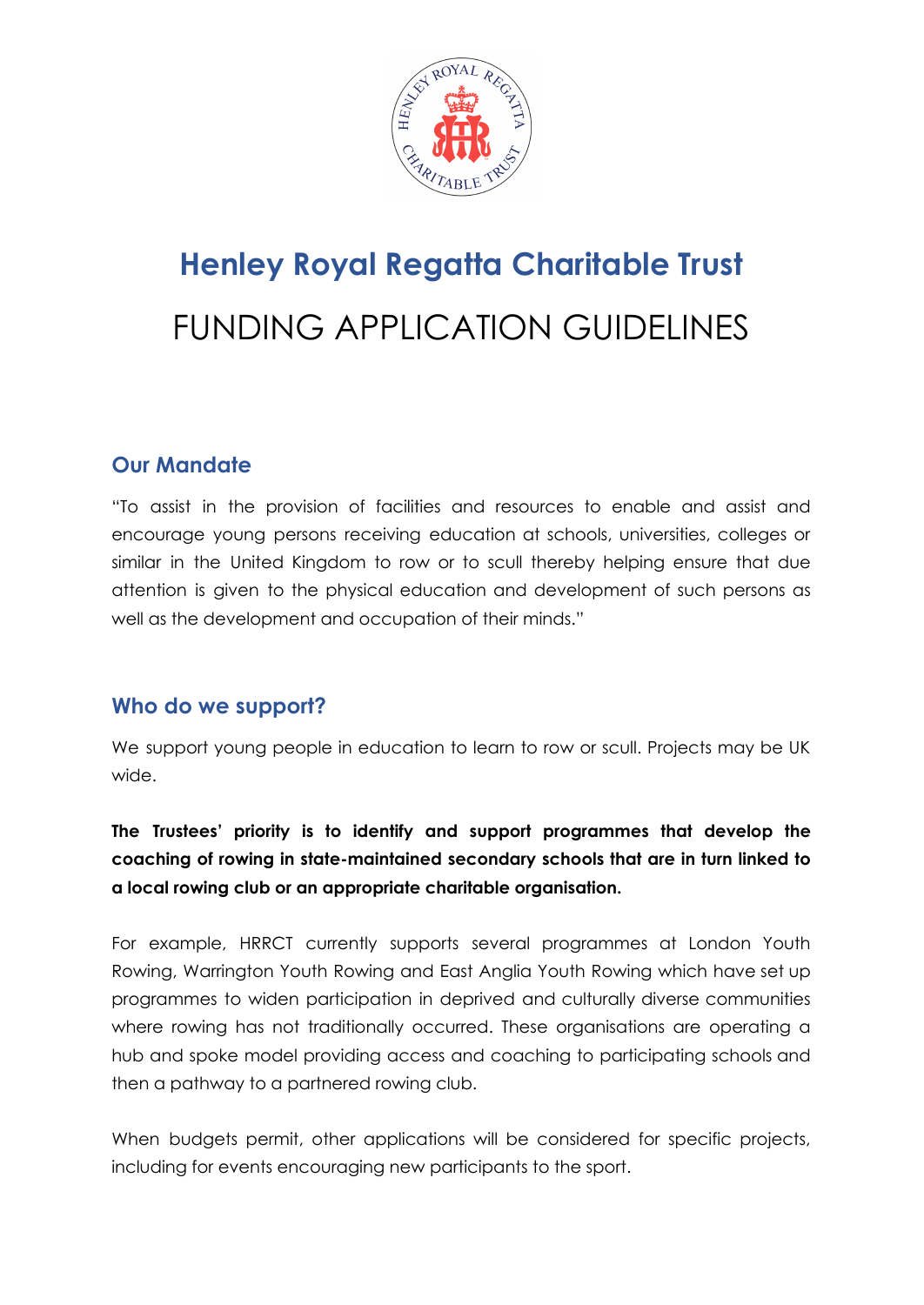# **Application Schedule**

The timetable for applications is designed to follow the academic year.

- Applications must be received by **31st January.**
- Decisions will be communicated to applicants by the **end of March.**
- Funding awards for September to July are normally made in **October; payments can be released at other times by agreement.**

Please note that occasionally the Trust may accept applications outside of this period and will be considered on a case-by-case basis. In this case, applications must be received by **30th September**.

# **What sort of projects does HRRCT help to fund?**

HRRCT supports the funding of coaches working with young people through a club or an appropriate charitable organisation. We also support annual events (such as NJIRC, the Henley Regatta for the Disabled and the Ball Cup Regattas).

We do not award funds to cover equipment, buildings or other capital expenditures.

Applications for the purchase of equipment should be directed to the Rowing Foundation which HRRCT supports to meet this need.

It is critical that applicants demonstrate an element of long-term sustainability and show how the HRRCT funding will eventually be replaced by alternative sources. The Trust is a catalyst to help start new projects and should not be considered a source of long-term support.

## **What is the typical size of an award?**

We generally award funding up to a maximum of 50% of the total required for the project.

Programmes may cover may more than one year in duration but are not usually longer than three; in this case, funding will be paid for the first year, with subsequent payments being made subject to scheduled annual reviews as agreed.

One-off grants may also be made.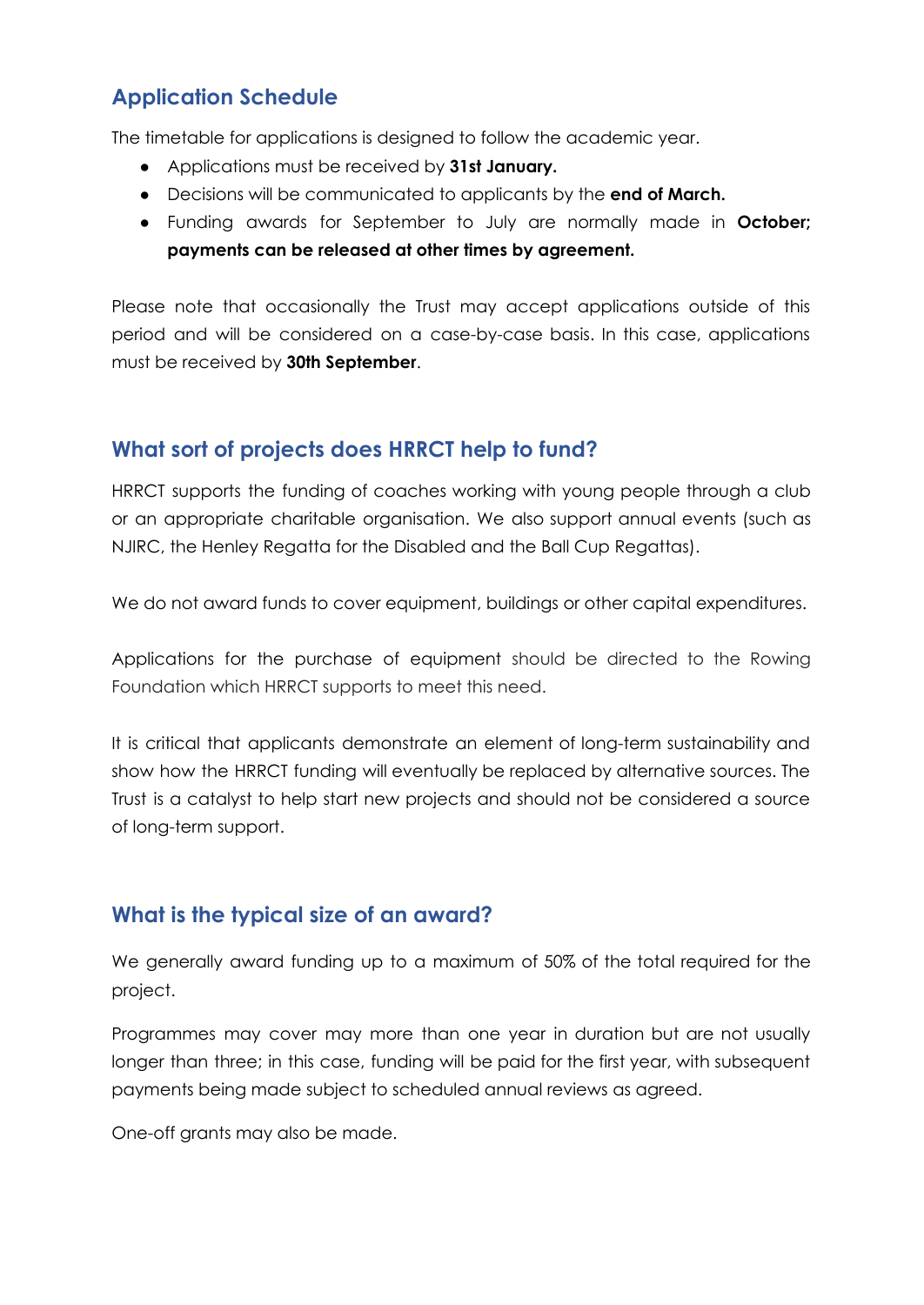Applicants are required to commit to raising a proportion of the required funds themselves. We will ask applicants how the balance of the funds will be raised and which other funding bodies are being approached/have committed their financial support.

# **Application Process**

The Trustees invite free-form applications which should include details under all of the following headings:

## 1. **Introduction**

What is the challenge you are seeking to address?

## 2. **Proposal: Executive Summary**

What is the proposed solution to the above challenge? This might be a one-page summary including the "what, who, where, when, how much?"

## 3. **Operational Methodology**

How will the programme operate? How will it be staffed? *Expand on Section 2.*

## 4. **Financial**

How will the programme be funded over the next 3 years? Include all sources, not just the amount you are requesting from HRRCT. Note the Trust's funding dates and application schedule (above).

## 5. **Sustainability**

What steps are planned to ensure the programme is sustainable in the long term?

## 6. **Monitoring and Evaluation**

How will you measure the success of the programme?

## 7. **Background**

What is the background and purpose of your organisation?

## 8. **Safeguarding**

What are your current safeguarding procedures?

## 9. **Consultation**

Which organisations, in receipt of HRRCT funding, have you consulted?

## **Attention should be paid to the following:**

- 1. Applications should be received in accordance with the Trust's application schedule (above)
- 2. Applications should demonstrate how the programme fits the aims of the Trust's Mandate (above) and must not include requests for equipment, funding for buildings or capital expenditure.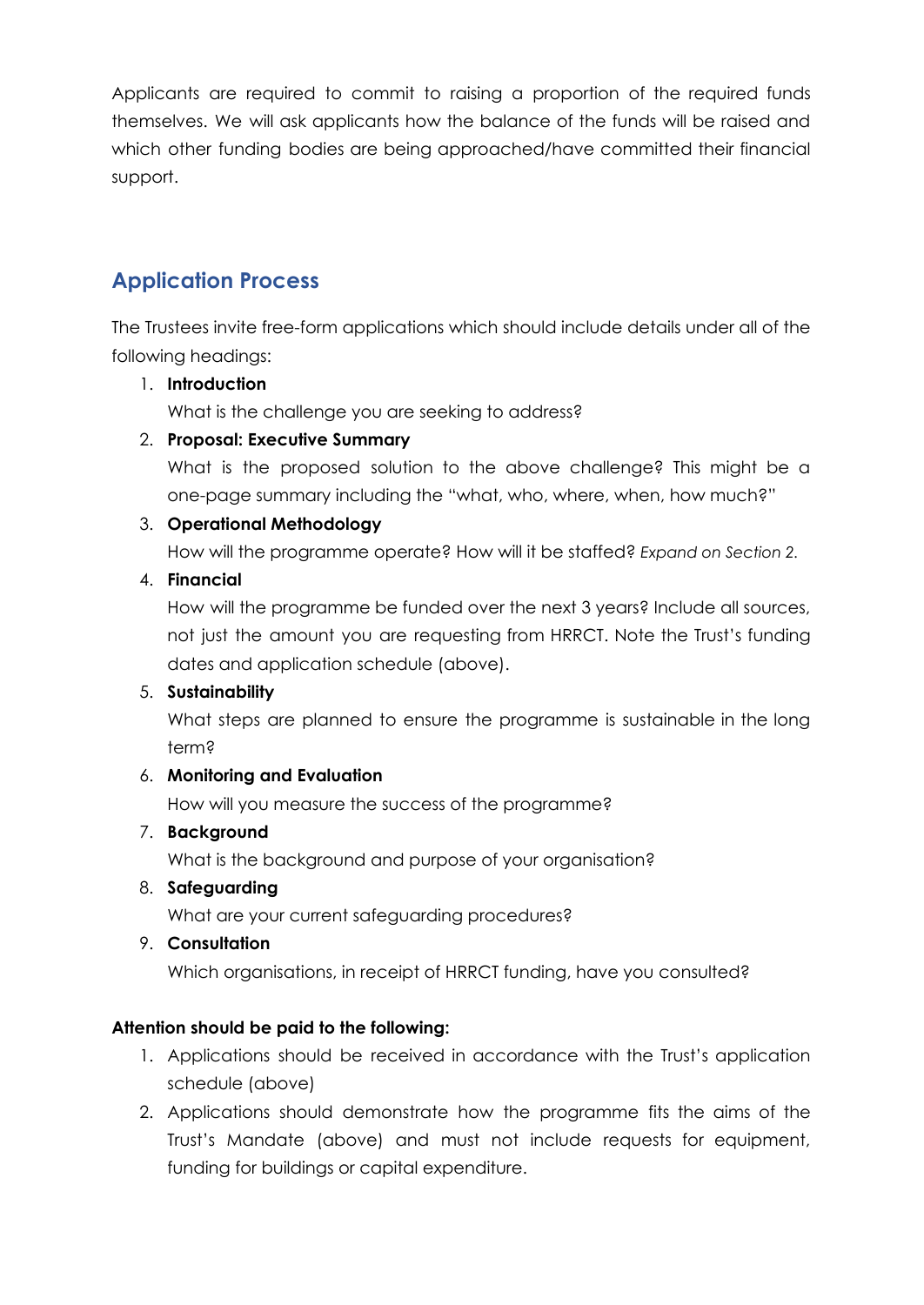3. It is strongly advised that applicants consult with at least one other body currently supported by the Trust to learn from their experience; this process will result in a greater chance of applications being successful. A list of such bodies willing to give initial advice is available on request; individual organisations may choose to charge for extensive consultation.

# **Reporting**

Organisations must submit reports, working with the schools in order to provide the right level of detail if appropriate. If following the academic year, this will typically be an interim report in February and an end of year report in September.

# Interim Report

The interim report should provide a snapshot of the last 6 months and include:

1. **Participation**

The number of schools engaged and levels of engagement.

- 2. **Activities undertaken** e.g. indoor/on the water sessions.
- 3. **Budget** Is the spending on track?
- 4. **Any reassessment of the initial proposals** Any revisions required for the future.
- 5. **Plans for the next six months**

## End of Year Report

This **must** include details under each of the following headings and **might** include case studies, data, information and feedback from teachers, leaders and students where applicable.

- **1. Overall impact**
	- a. **Participation:** Is participation in the programme (and other associated activities) reaching expected levels? Where relevant, is the programme having any noticeable effect on school attendance or truancy rates?
	- b. **Wellbeing:** How has the programme affected the mental and physical well-being of participants?
	- c. **Academic progress:** What impact is participation in the programme having on academic performance?